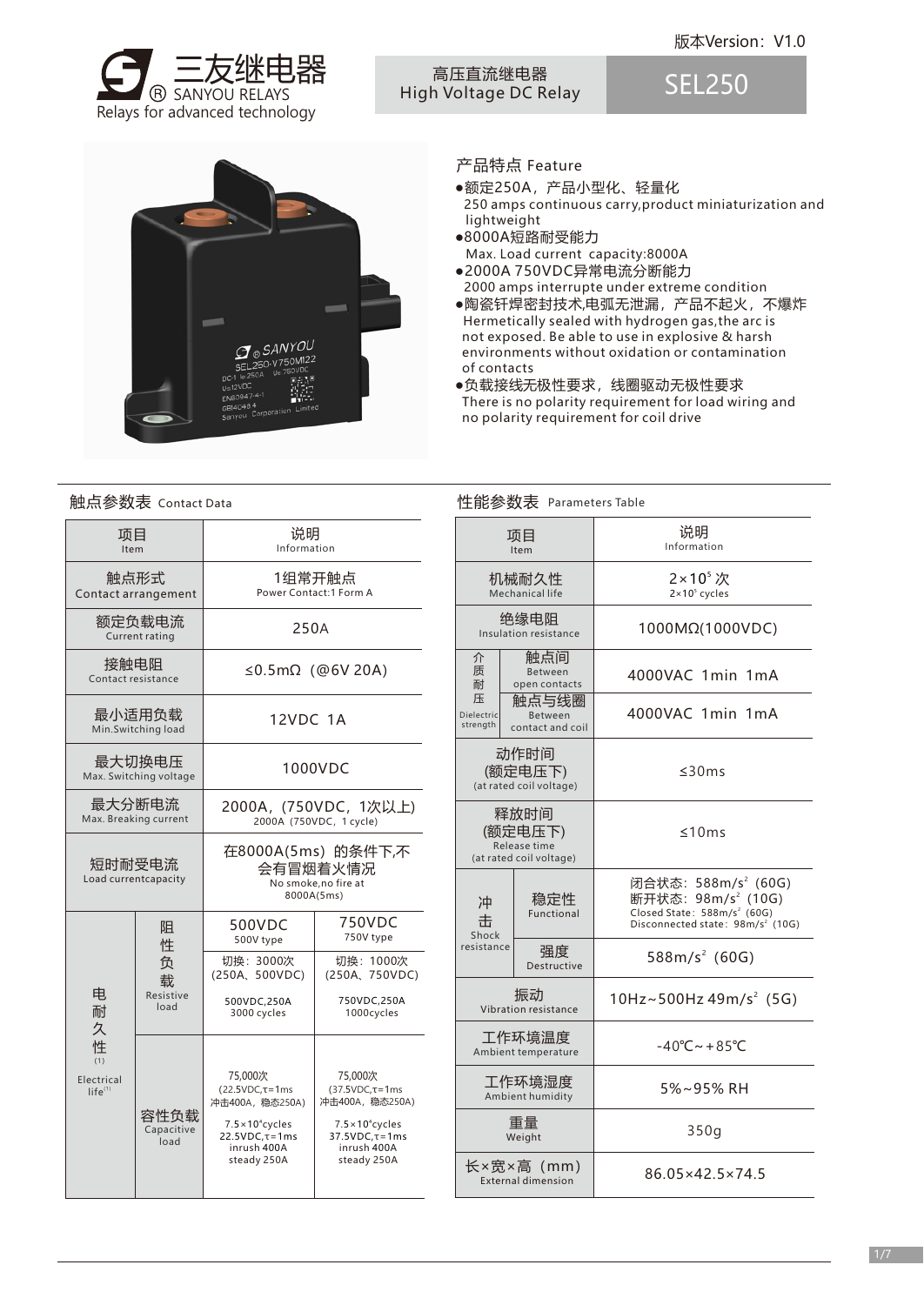线圈规格表 CoilData (3)

| 额定电压<br>(VDC)<br>Rated voltage<br>(VDC) | 工作电压<br>(VDC)<br>Operation voltage<br>(VDC) | 最大电压<br>(VDC)<br>Max. voltage<br>(VDC) | 动作电压<br>(VDC)<br>Pick-up voltage<br>(VDC) | 释放电压<br>(VDC)<br>Drop-out voltage<br>(VDC) | 线圈电阻<br>$(\Omega)$<br>±10%<br>Coil resistance<br>$(\pm 10\%)(\Omega)$ | 启动功率<br>(W)<br>(inrush, W) | 稳态功率<br>(W)<br>Operating power Operating power<br>(stable, W) |
|-----------------------------------------|---------------------------------------------|----------------------------------------|-------------------------------------------|--------------------------------------------|-----------------------------------------------------------------------|----------------------------|---------------------------------------------------------------|
| 12                                      | 12                                          | 16                                     | $\leq$ 9                                  | $\geq 1.0$                                 | 24                                                                    |                            | b                                                             |
| 24                                      | 24                                          | 32                                     | $\leq 18$                                 | $\geq$ 2.0                                 | 96                                                                    |                            | 6                                                             |

备注:

NOTES:

(2) 环境温度: 85℃,导线截面积≥80mm<sup>2</sup>; Ambient temperature:85℃, 80mm<sup>2</sup>conductor. (3)如需其他额定电压,可特殊订货。

Other types of rated voltage,please contact us.

参考数据 Reference date



Tolerance curve



负载电流(A)Load current (A)

<sup>(</sup>1)除特别标明外,电耐久性测试环境温均为23℃,通断比(on:off)为0.6s:5.4s; Ambient temperature:23℃,L/R≤1ms.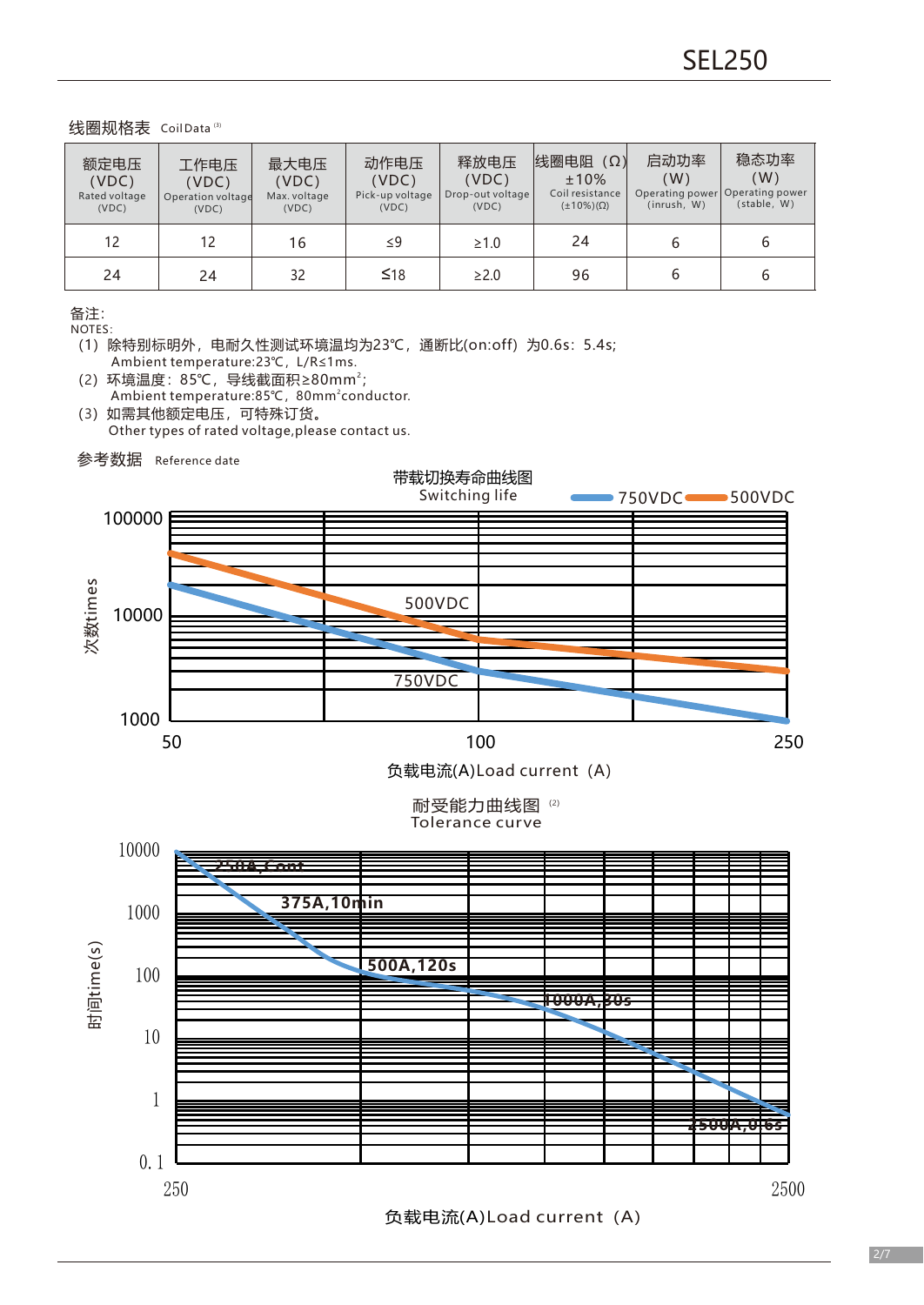# 订货标记Ordering Information

型号命名规则Nomenclature

| SEL 250 - V <b>D</b> |  | $M \Box 2 \Box$ |                                    |                                                                                                                                                           |
|----------------------|--|-----------------|------------------------------------|-----------------------------------------------------------------------------------------------------------------------------------------------------------|
|                      |  |                 | 客户特性号                              | 无: 无客户特殊要求<br>Customer special code Nil: No customer special requirement<br>数字或字母:客户特殊要求,与结<br>构无关<br>Numbers or Letters: Customer<br>special requirement |
|                      |  |                 | 负载连接方式<br>Load connection type     | $2:$ 内螺纹<br>2: internai thread                                                                                                                            |
|                      |  |                 | 线圈电压<br>Coil voltage               | <b>12: 12VDC</b><br><b>24: 24VDC</b>                                                                                                                      |
|                      |  |                 | 触点组数<br><b>Contact arrangement</b> | M: 1组常开触点<br>M: 1 Form A                                                                                                                                  |
|                      |  |                 | 负载电压<br><b>Voltage rating</b>      | 750: 12~750VDC<br>500: 12~500VDC                                                                                                                          |
|                      |  |                 | 安装方式<br>Installation               | V: 立式安装<br>v: Vertical installation                                                                                                                       |
|                      |  |                 | 负载电流<br><b>Load current</b>        | 250: 250A                                                                                                                                                 |
|                      |  |                 | 基本型号<br><b>Type designation</b>    | <b>SEL</b>                                                                                                                                                |

包装式样: 36PCS/箱 Packing style:36pcs / box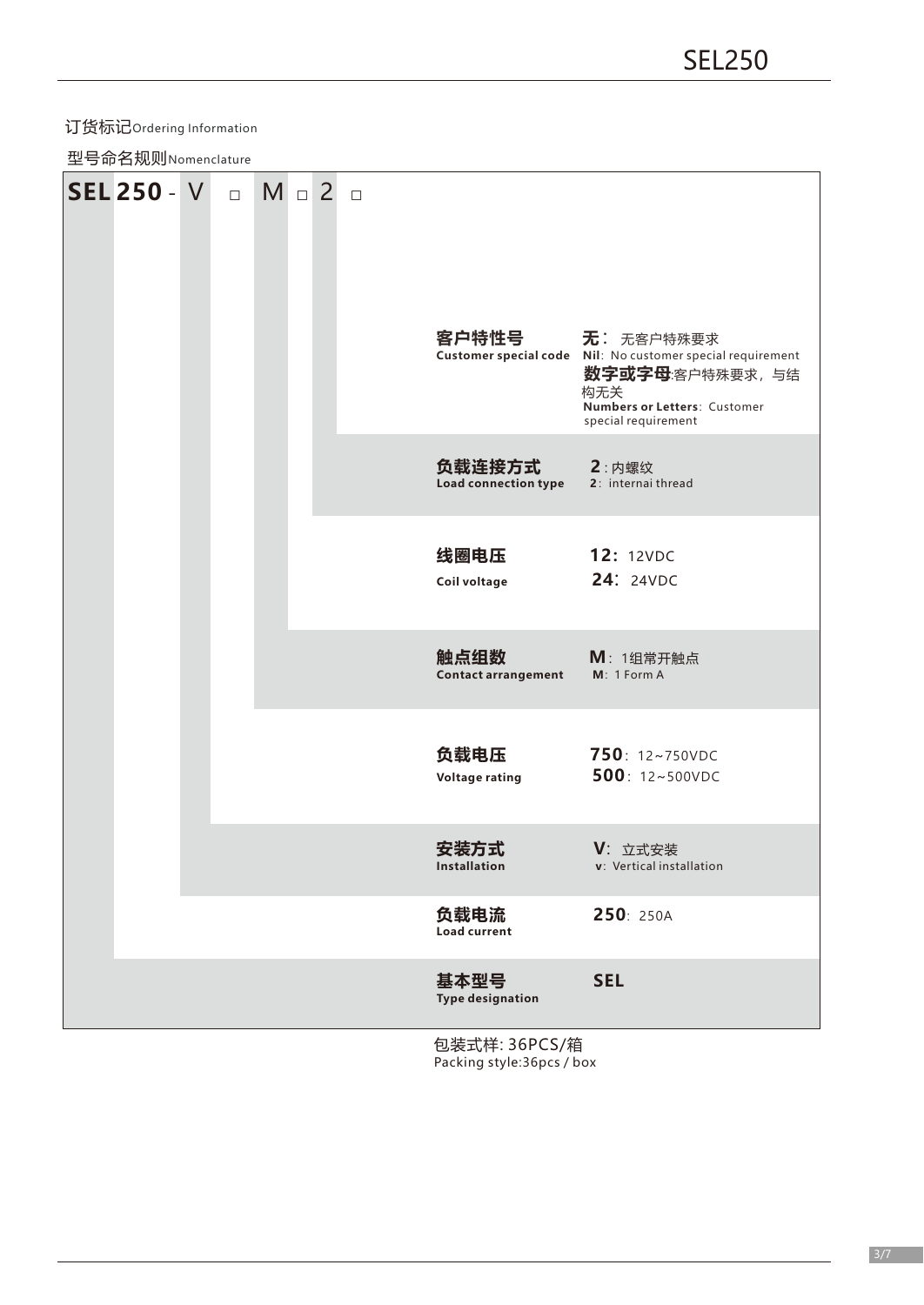# 外形尺寸 Outline Dimensions





| 未注尺寸公差:             | Size             | tolerance |
|---------------------|------------------|-----------|
| ≤10mm时,公差为±0.3mm    | Less than 10mm:  | $+0.3$    |
| 10~50mm时, 公差为±0.5mm | $10$ to $50$ mm: | $+0.5$    |
| ≥50mm时, 公差为±0.8mm   | More than 50mm:  | $+0.8$    |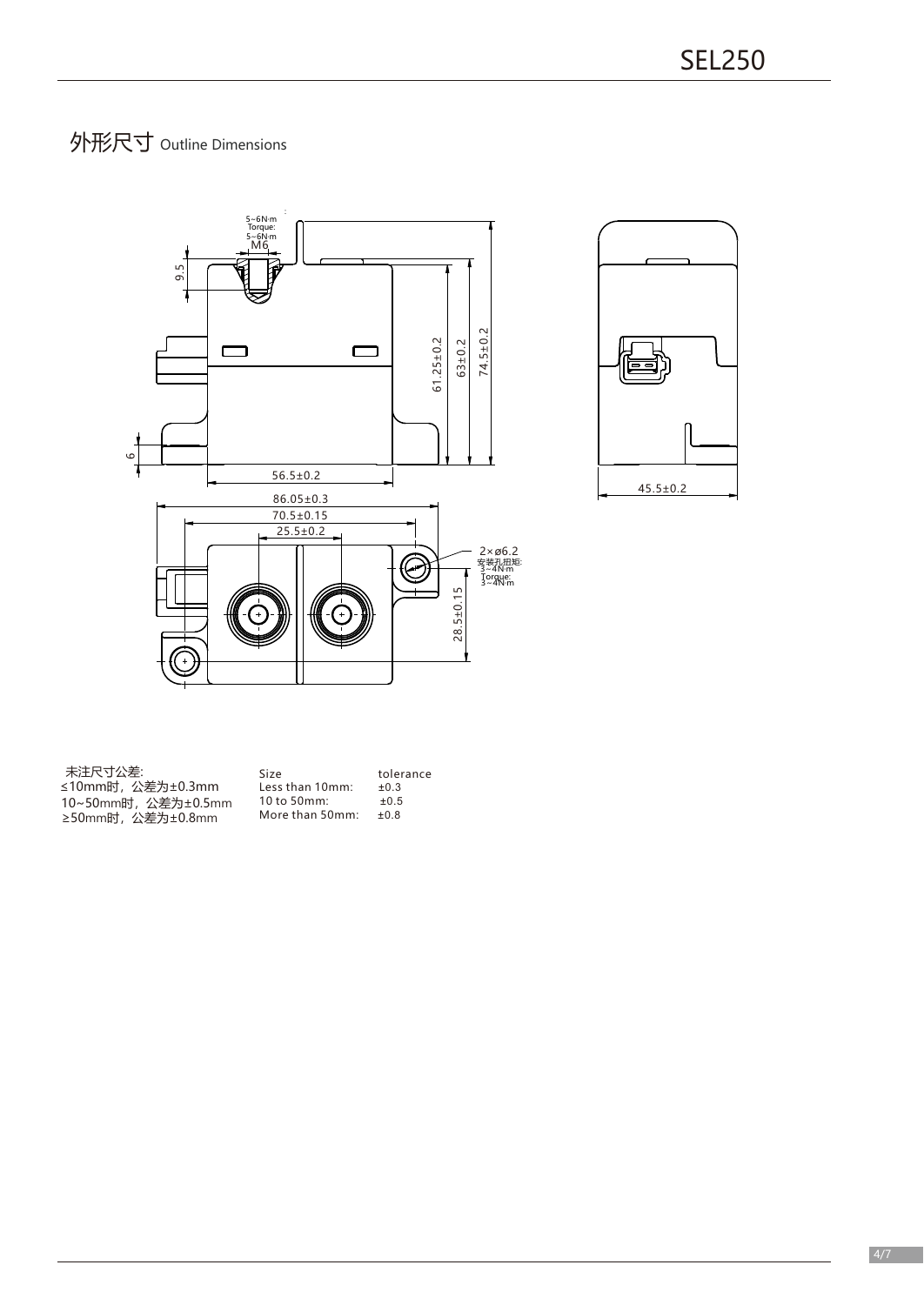线圈端连接方式 Coil Connection Type

产品本体连接器产品号:7282-1020(矢崎) Connectors: Yazaki: 7282-1020

配线侧母头连接器产品号:7283-1020(矢崎)(不在产品中附带) Connectors:Yazaki:7283-1020(not included in the box)



安装尺寸 Installation Size Chart



原理图 Schematic Diagram



备注:负载端无极性,线圈端子无极性 Note: No polarity on load side and coil side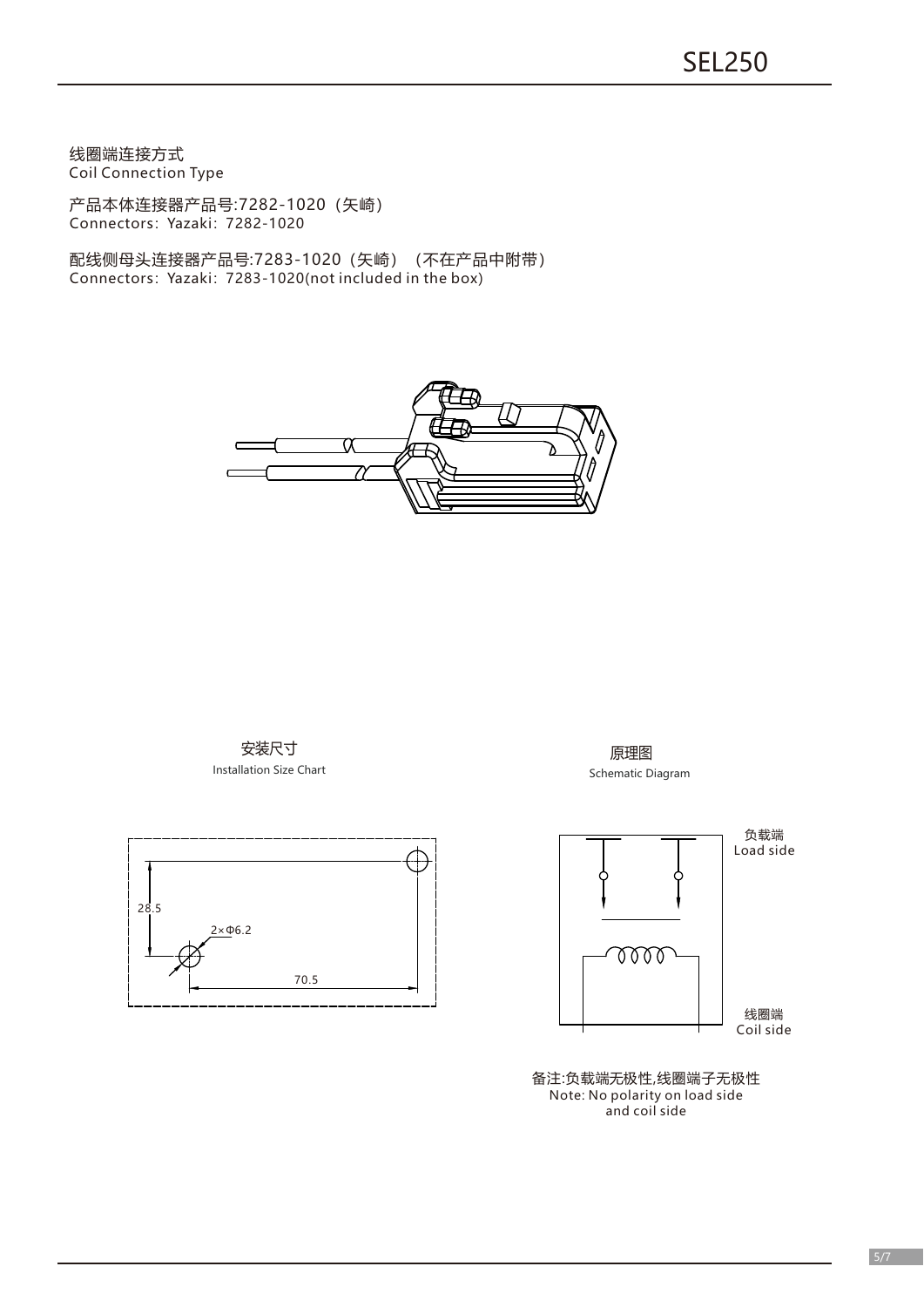**说明:**

## **NOTES:**

# **●继电器安装注意事项**

# **●Mounting Attention**

- 1.在继电器坠落的情况下,原则上请不要再使用;
- In principle, please do not use it when the relay has fallen down.
- 2.本继电器的内部触点使用了气体保护,伴随着触点温度变化(环境温度+通电致使温度上升)而存在 内部气体穿透,严禁将继电器长时间置于超过产品温度使用范围(-40 ℃~85 ℃)环境中; The relay contacts are sealed and filled with gas. When the contact temperature changes, there is internal gas penetrating characteristic.SANYOU relays are forbidden to be used at the temperature beyond our suggestion -40 ℃~85 ℃ for long time.
- 3.在安装继电器时,一定要使用垫圈以防止螺丝松动;

When installing the relay, always use washers to prevent the screws from loosening.

- 4.在安装继电器时,锁紧继电器负载端扭力矩与安装孔扭力矩请控制在建议范围内,在超过范围的情况 下,可能会造成端子滑牙或外壳破损,使用螺钉时,确保垫圈强度足够,否则会变形撑坏外壳; Tighten each screw within the rated range given in the outline dimensions. Exceeding the maximum torque may result in breakage.
- 5.在安装继电器时,请不要靠近强磁场和发热源。
- Avoid mounting the relay in strong magnetic fields (near a transformer or magnet) or close to an object that radiates heat.

# **●继电器负载端连接注意事项**

#### **●Electrical Life Attention**

- 1.请避免过度负载应用到产品上,如果超出额定范围,产品的性能无法保证; This relay is a DC high-voltage switch. In its final breakdown mode, it may lose the ability to provide the proper cut-off.Therefore, do not exceed the indicated switching capacity and life.
- 2.请将继电器看做是有截止寿命的产品,不要超过开关的容量和使用寿命,为确保安全,应及时替换; Please treat the relay as a product with limited life and replace it when necessary.
- 3.继电器的负载端子是有极性的,请按产品外表标示极性要求连接负载,否则产品性能无法保证; The contacts of the relay are polarized. Please follow instructions in the connection schematic when connecting the contacts.
- 4.小心异物或油粘着在负载端子部分,这样可能导致负载端子散热异常,同时请按下表公称面积的连接 导线或铜排。

Be careful that foreign matter and oils and fats kind, don't stick to the main terminal parts because it is likely to cause terminal parts to give off unusual heat. Also, please use the following specifications of conductor.

| 10A  | 公称截面积 ≥2mm <sup>2</sup>  | Min. 2mm <sup>2</sup> nominal cross-sectional area                             |
|------|--------------------------|--------------------------------------------------------------------------------|
| 20A  | 公称截面积 ≥3mm <sup>2</sup>  | Min. 3mm <sup>2</sup> nominal cross-sectional area                             |
| 40A  | 公称截面积 ≥10mm <sup>2</sup> | Min. 10mm <sup>2</sup> nominal cross-sectional area                            |
| 60A  | 公称截面积 ≥15mm <sup>2</sup> | Min. 15mm <sup>2</sup> nominal cross-sectional area                            |
| 100A | 公称截面积 ≥35mm <sup>2</sup> | Min. 35mm <sup>2</sup> nominal cross-sectional area                            |
| 150A | 公称截面积 ≥45mm <sup>2</sup> | Min. 45mm <sup>2</sup> nominal cross-sectional area                            |
| 200A | 公称截面积 ≥60mm <sup>2</sup> | Min. 60mm <sup>2</sup> nominal cross-sectional area                            |
| 250A | 公称截面积 ≥80mm <sup>2</sup> | Min. 80mm <sup>2</sup> nominal cross-sectional area                            |
| 300A |                          | 公称截面积 ≥100mm <sup>2</sup> Min. 100mm <sup>2</sup> nominal cross-sectional area |
|      |                          |                                                                                |